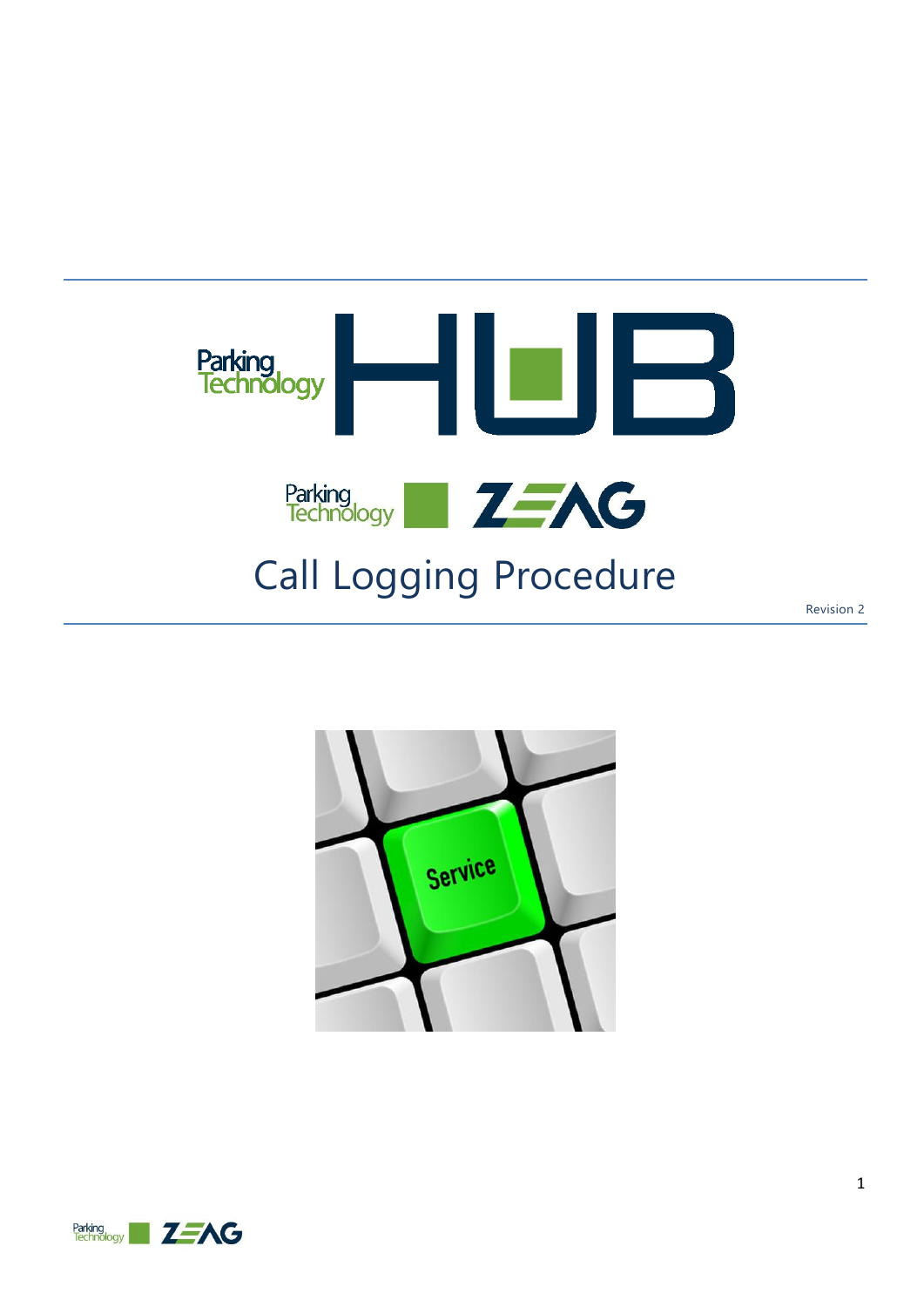# **Call Logging Procedure**

### **This document contains important information pertaining to procedures for logging calls, and ordering of consumables etc.**

### **Index**

- **1. Site service check list**
- **2. Ordering of consumables**
- **3. Call logging procedure**

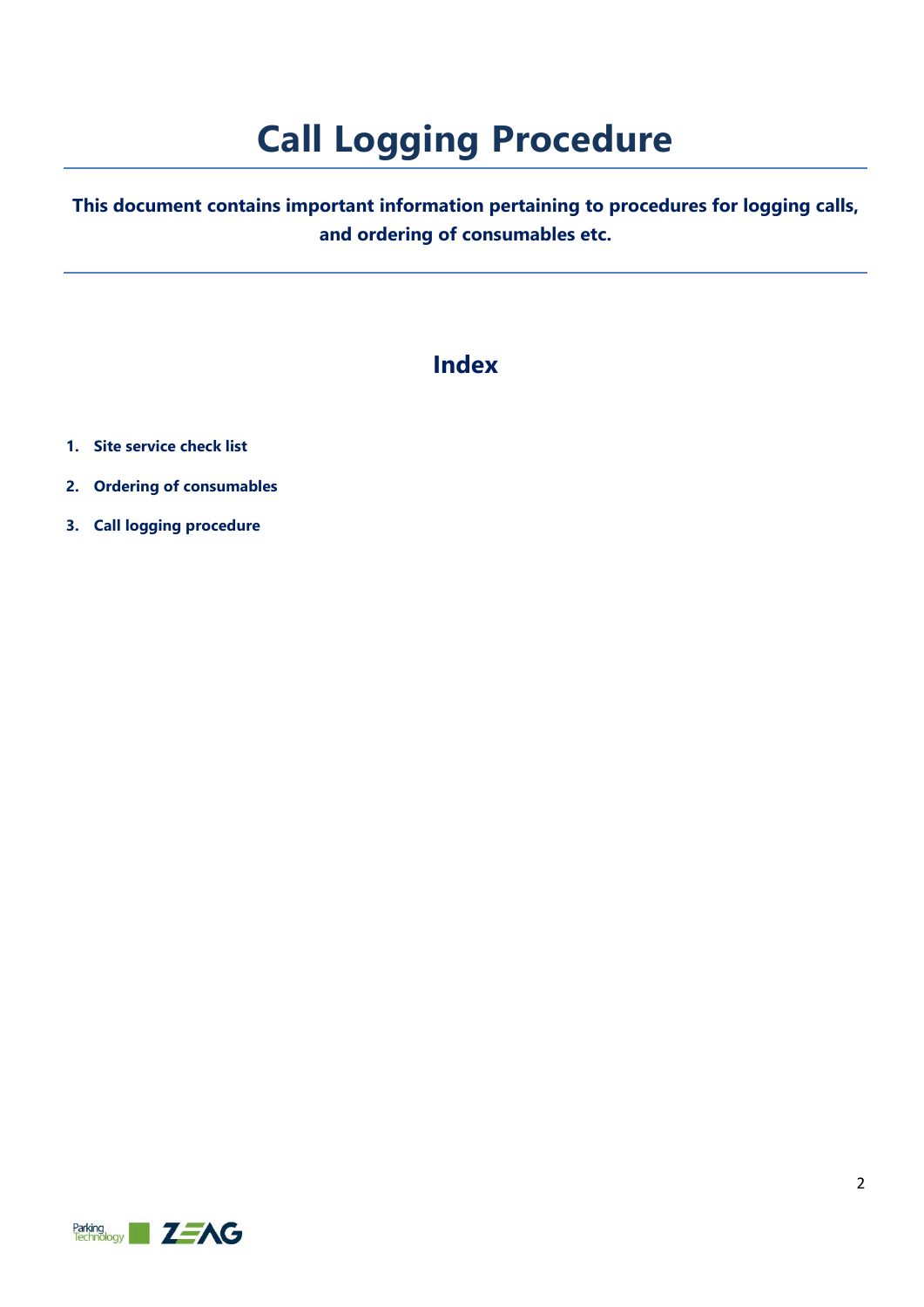## **1. Site Service Check list**

| Below is the check list of items that need<br>to be completed during a Zeag Service of<br>the equipment. If, on review after the<br>service it is noted that these have not been<br>done please contact the Zeag Call Centre.                                                                                                                                                                                                                                                                                                                                                                                                                                                                                                                                                                                                                                                                                                                                                                                                                 | <b>ZMSPC</b><br>Clean PC and brush out PC PSU (External)<br>Do windows maintenance e.g. scandisk, defrag (if site<br>permits)<br>Clean keyboard and mouse<br>Check and test UPS<br>Do OPMS.mdb backup and repair<br>Perform OPMS and Parameter backup<br>Check scheduled backup are operational<br>Check for sufficient disk space on PC<br>Check system date and time (compare to Telkom 1026)                                                                                                                                                                                                                                                                                                                                                                                                                                                                                                                                                                                                                                 |
|-----------------------------------------------------------------------------------------------------------------------------------------------------------------------------------------------------------------------------------------------------------------------------------------------------------------------------------------------------------------------------------------------------------------------------------------------------------------------------------------------------------------------------------------------------------------------------------------------------------------------------------------------------------------------------------------------------------------------------------------------------------------------------------------------------------------------------------------------------------------------------------------------------------------------------------------------------------------------------------------------------------------------------------------------|---------------------------------------------------------------------------------------------------------------------------------------------------------------------------------------------------------------------------------------------------------------------------------------------------------------------------------------------------------------------------------------------------------------------------------------------------------------------------------------------------------------------------------------------------------------------------------------------------------------------------------------------------------------------------------------------------------------------------------------------------------------------------------------------------------------------------------------------------------------------------------------------------------------------------------------------------------------------------------------------------------------------------------|
| <b>COMMON - Lane Stations, APS's, Cashiers</b>                                                                                                                                                                                                                                                                                                                                                                                                                                                                                                                                                                                                                                                                                                                                                                                                                                                                                                                                                                                                | <b>COMMON - UCD's, Feeders &amp; Escrows (Including</b>                                                                                                                                                                                                                                                                                                                                                                                                                                                                                                                                                                                                                                                                                                                                                                                                                                                                                                                                                                         |
| Remove loose tickets from stations<br>Clean dirt, cob-webs, etc from station using a blower or<br>brush.<br>Test if housing is loose and re-secure<br>Clean extractor fan filter (replace if necessary)<br>Test extractor fan and heater and adjust thermostat to<br>suit local conditions. Make sure no tickets etc obstruct<br>fan/heater<br>Check the door locking mechanisms and lubricate if<br>needed<br>Check ticket low switch for correct operation and adjust<br>if necessary<br>Clean dust from display and Perspex with anti-static<br>spray.<br>Check if the display is readable and replace if necessary<br>Check if PCU is firmly secured<br>Check PCU I/O and comms plugs are securely inserted<br>and check for loose wires<br>Check all cables for noticeable damage and replace as<br>needed<br>Tidy and secure all loose cables inside stations<br>Test intercom button and intercoms for clarity<br>Check all PSU power connector pins and cables and<br>replace as needed<br>Check PCU battery, if under 3V DC, replace | <b>Validators)</b><br>Check transport rollers for damage and replace if<br>necessary<br>Clean transport rollers<br>Clean and check mag head and replace if necessary<br>Clean printer and check print quality<br>check shaft on the solenoid for wear / damage<br>Check and clean transport belt, if worn, replace<br>Clean non-toothed gears, check if all grub screws are<br>present and tighten<br>Clean guide plates and ensure these are not bent<br>Replace optics on UCD and Feeder Escrow<br>Check the tension of the plastic transport rollers<br>Ensure that all cover screws are replaced and properly<br>tightened<br>Ensure that UCD is secured on mounting plate and does<br>not move backwards<br>Ensure the correct head gap is present for UCD99 and<br>UCD <sub>02</sub><br>Check the pins for damage connecting UCD and Feeders<br>Remove feeder cover plate with hex key to remove dirt<br>under plate<br>Check tension on feeder/escrow rollers and replace if<br>needed<br>Check the guillotine operation |
| Check if incoming mains power is secure and safe. Test<br><b>PSU</b> switches<br>Clean APS thermal receipt printer rollers and test with<br><b>PTM</b><br>Check and test UPS (if fitted)<br>Check money tray lamp and user guide lamps                                                                                                                                                                                                                                                                                                                                                                                                                                                                                                                                                                                                                                                                                                                                                                                                        | Check the feeder/escrow teethed guide plates if bent and<br>straighten if necessary<br>Calibrate UCD/feeder/escrow as per version of UCD<br>With PTM do 5 read / write tests with both paper ticket<br>and DP card<br>Ensure that the plastic card holder is in place behind the<br>UCD on entries and APS's                                                                                                                                                                                                                                                                                                                                                                                                                                                                                                                                                                                                                                                                                                                    |

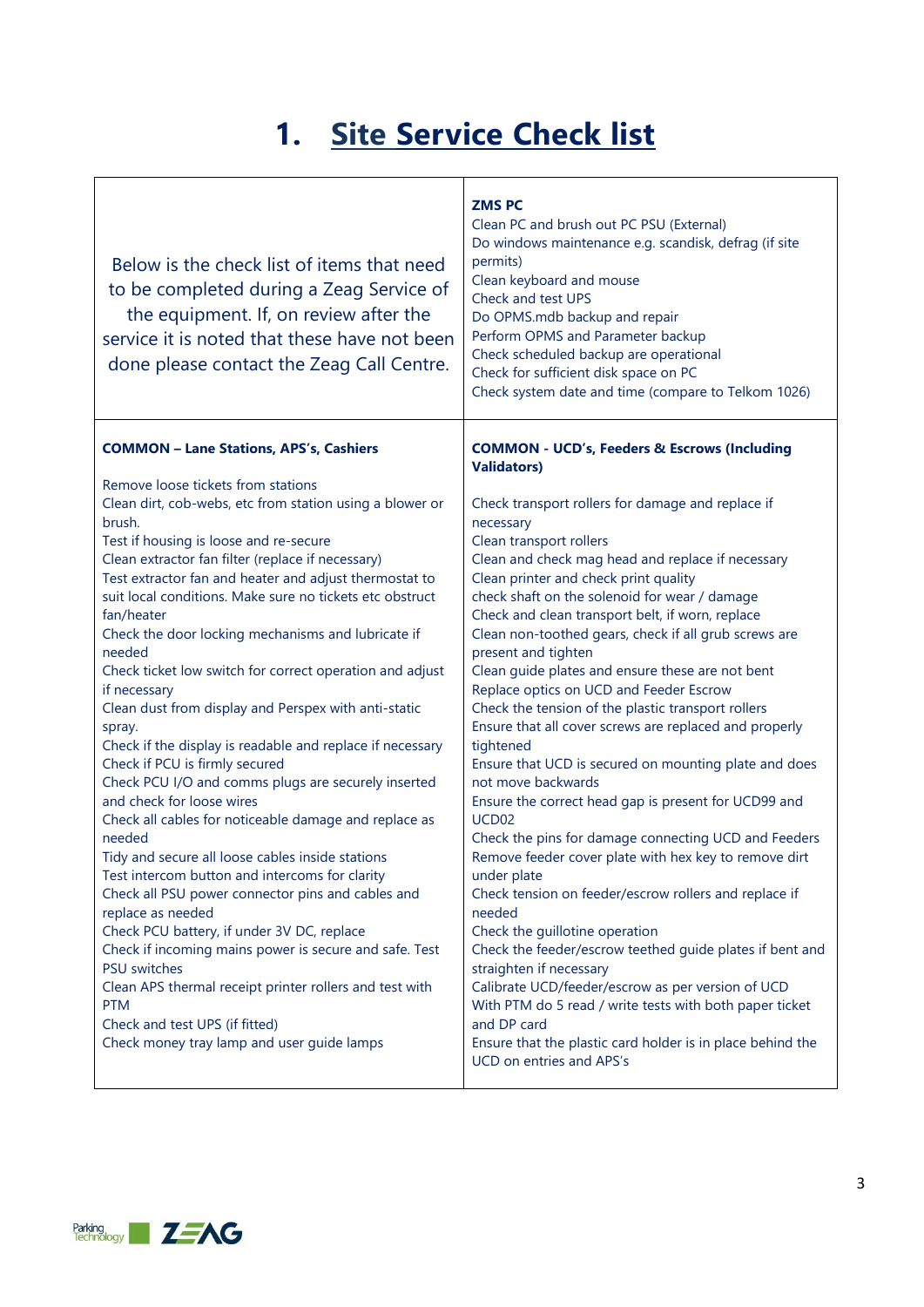| Barriers - Entry, Exit, Passby, ZLC, Free                                                                                                                                                                                                                                                                                                                                                                                                                                                                                                                                                                                                                                                                                                                                                                                                                                                                                                                    | <b>APS's - Money handling Systems</b>                                                                                                                                                                                                                                                                                                                                                                                                                                                                                                                                                                                                                                                                                                                                                                                                                           |
|--------------------------------------------------------------------------------------------------------------------------------------------------------------------------------------------------------------------------------------------------------------------------------------------------------------------------------------------------------------------------------------------------------------------------------------------------------------------------------------------------------------------------------------------------------------------------------------------------------------------------------------------------------------------------------------------------------------------------------------------------------------------------------------------------------------------------------------------------------------------------------------------------------------------------------------------------------------|-----------------------------------------------------------------------------------------------------------------------------------------------------------------------------------------------------------------------------------------------------------------------------------------------------------------------------------------------------------------------------------------------------------------------------------------------------------------------------------------------------------------------------------------------------------------------------------------------------------------------------------------------------------------------------------------------------------------------------------------------------------------------------------------------------------------------------------------------------------------|
| Align arms<br>Check and tighten all bolts and nuts<br>Ensure barrier housing is not loose and tighten if<br>necessary<br>Ensure the spring is tensioned correctly i.e. arm opens<br>and closes at the same speed<br>Check that crank arm is securely fitted to motor shaft<br>and the rest of the crank mechanism<br>Replace all worn rubber stoppers<br>Clean barrier inside<br>Check loop detectors inserted correctly with the correct<br>frequency settings<br>Check for cross talk between lanes and adjust if<br>necessary<br>Check barrier logic e.g. inserted correctly<br>Check relay e.g. inserted correctly<br>Secure incoming mains<br>Check barrier drive cable is securely inserted and there<br>are no loose wires<br>Check condition of road surface where loops are and<br>check loop condition<br>Check barrier arm condition, jack knife kits, barrier arm<br>brackets and sheer plates and report<br>Check barrier door locks and secure | Clean discriminator and optics<br>Ensure that all coin paddles are working<br>Ensure all tubes are OK<br>Clean plastic transport rollers of note readers and all<br>excess dust from units<br>Clean scanners of the note readers<br>B2B clean optics and plastic transport rollers<br>B2B clean and check contacts of both cassettes and<br>recycling unit<br>Check and clean the contact switches of both note and<br>coin safes<br>Clean and lubricate the coin safe lid mechanisms (if<br>possible)<br>Clean RCU acceptors and hoppers<br>Check coin deflector plate is straight on RCU05<br>Check the solenoid and refill switch for correct operation<br>MK4 hoppers, check both male and female plugs<br>Reconcile APS if requested<br>Check change tray flap moves freely and returns to closed<br>position after use<br>Check and repair damage to safe |

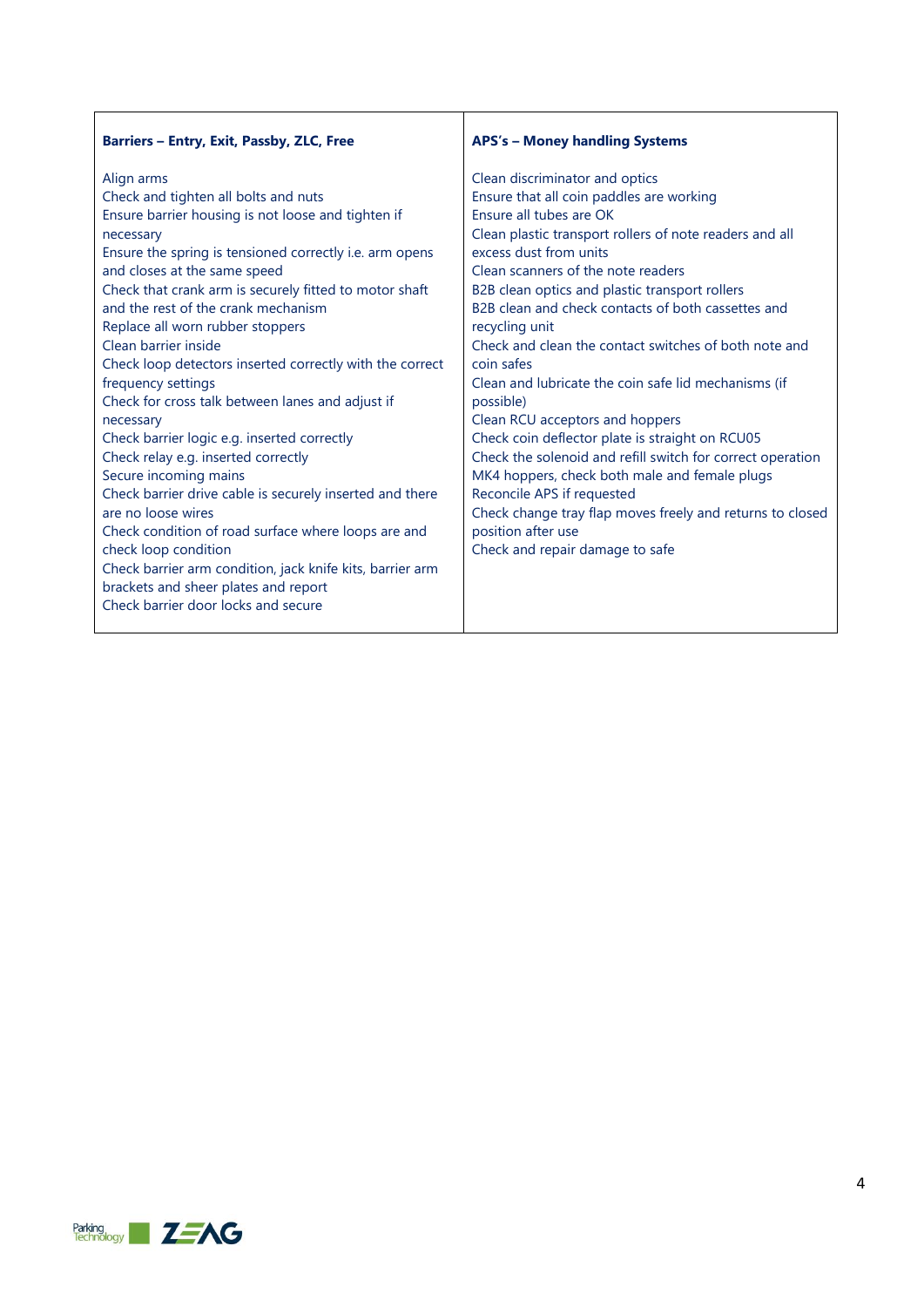## **2. Ordering of consumables**

Please follow your internal procedures when ordering consumables. All orders should be placed with our consumables sales department on 011 7944 525 or on 0861 ZEAGSA (0861 932472). Please contact the same department when following up with the delivery of any consumables. Below is the 2014 consumable pricing for reference purposes. This may have been superseded so please always refer to the current price list to ensure correct pricing.

### All consumable order can be sent to **[sales@zeag.co.za](mailto:sales@zeag.co.za)** or alternatively faxed to 011 7944587.

| <b>Delivery</b> | <b>Description</b>                                   | Qty       | Rate   | <b>Total</b> |
|-----------------|------------------------------------------------------|-----------|--------|--------------|
| R 392           | APS Receipt Rolls (50 in a box) (300 - 400 receipts) | 50        | 20.00  | R 1,392      |
| R 392           | Cleaning Cards (50 in a box min order)               | 50        | 20.00  | R 1,392      |
| R 392           | Cleaning Cards (50 in a box min order)               | < 51      | 19.00  |              |
| R 392           | Cleaning Cards (50 in a box min order)               | >50<501   | 13.00  |              |
| R 392           | Cleaning Cards (50 in a box min order)               | > 500     | 11.00  |              |
| R 392           | Magstripe Access Cards (Plain)                       | 50        | 19.00  | R 1,342      |
| R 392           | Magstripe Access Cards (with logo)                   | 50        | 25.00  | R 1,642      |
| R 392           | <b>Proximity Access Cards</b>                        | < 101     | 36.00  |              |
| R 392           | <b>Proximity Access Cards</b>                        | >100<1001 | 30.00  |              |
| R 392           | <b>Proximity Access Cards</b>                        | >1000     | 25.00  |              |
| R 392           | <b>Cashier Printer Ribbons SP200</b>                 | 1         | 125.00 | R 517        |
| R 392           | Barrier protection shear plates (Boomgate Barrier)   | 1         | 127.00 | R 519        |
| R 392           | Jack Knife Kits (Articulated Barrier)                | 1         | 0.00   | R 392        |

\* It is important to note that in order not to void warranties on third party products such as laser and receipt printers original equipment manufacturer ribbons and cartridges should be used at all times. Paper used in the printers should always be new and should be free from staples etc.

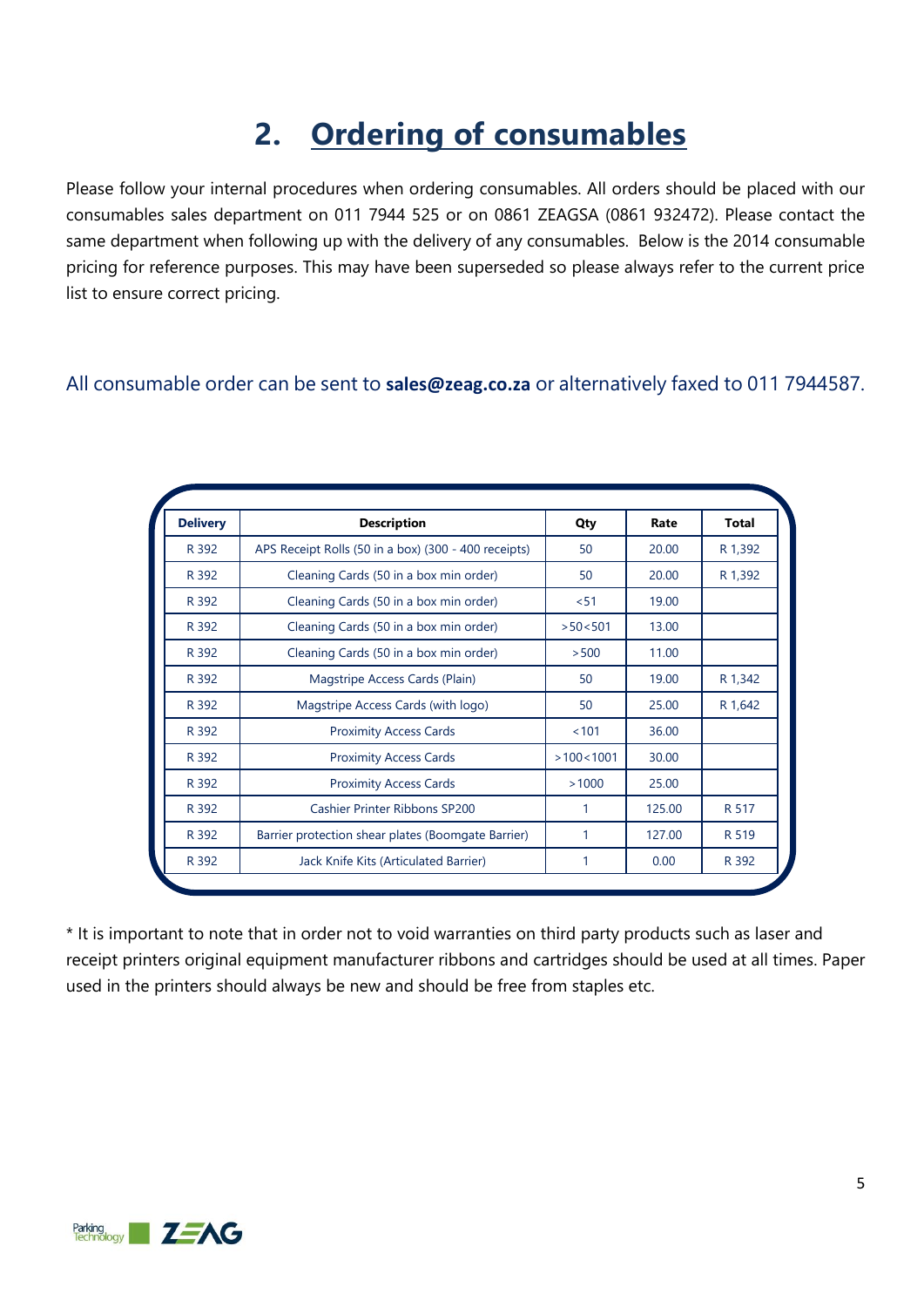## **3. Call logging procedure**

The following procedure should be followed when placing a call for breakdown service:-

#### **During office Hours** –

Please call the office hour's telephone numbers listed below. **NB,** please **do not** try to place service calls directly with service engineers, or other Zeag personnel. **All** service requests **must** be routed via the service telephone numbers listed below. Requests via individuals cannot be logged by the service telephone system, and subsequently cannot be controlled in the correct manner.

| Office hours call logging number | 0861 ZEAGSA  |
|----------------------------------|--------------|
| <b>Alternative 1</b>             | 0861 932472  |
| <b>Alternative 2</b>             | 011 7944 525 |

- Ask for the Service Administrator, once connected, please state the following:
	- $\triangleright$  site location;
	- $\triangleright$  the name of the person placing the call;
	- $\triangleright$  a contact person on site and telephone number (if different to the person placing the call);
- The exact nature of the problem and requested action. **Please ensure that you get a reference number from the Service Administrator, this is your call-out number and confirms your proof of a request for service. Without this number your call-out cannot be followed up.**
- The Zeag service engineer will then report to the parking control office when he/she arrives on site. Please ensure that this arrival time and date, and correct call-out reference number (relayed to the person reporting the service request – see above) is logged on the Zeag service report when the call is completed.
- If the task is completed please inspect the work performed, ensure that the equipment is working correctly, and sign the service report to signify that you (as an employee authorized to do so) are satisfied that the work is in fact complete.

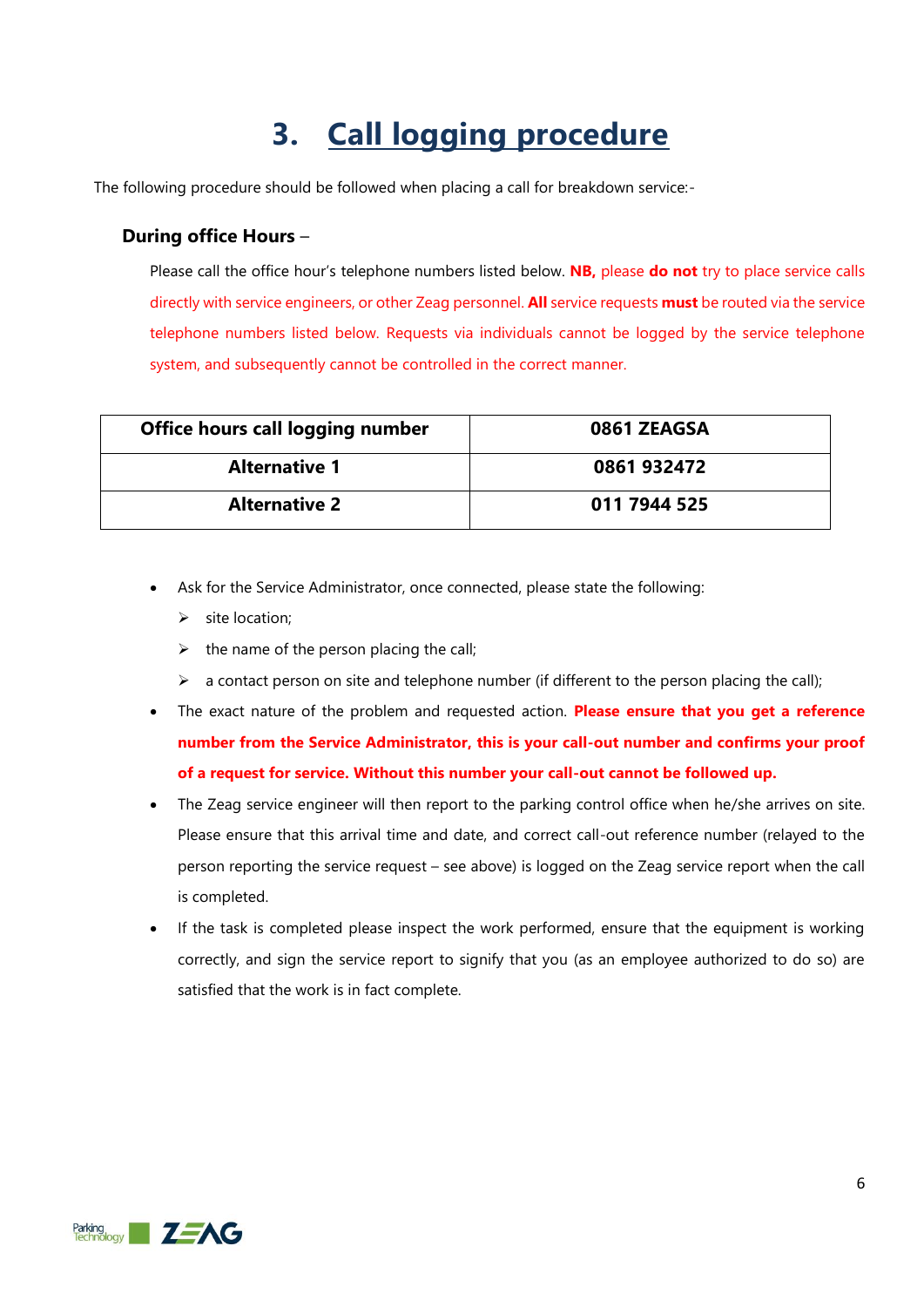### **After office Hours** –

Please call the cellular phone number relating to your region as listed below.

| After hours call logging number | For all after hours calls |
|---------------------------------|---------------------------|
| <b>Region 1 (Green)</b>         | 082 554 0132              |
| <b>Region 2 (Orange)</b>        | 083 743 3880              |
| <b>Region 3 (Blue)</b>          | 083 711 5548              |



- Once connected, please state the following:
	- $\triangleright$  site location;
	- $\triangleright$  the name of the person placing the call;
	- $\triangleright$  a contact person on site and telephone number (if different to the person placing the call);

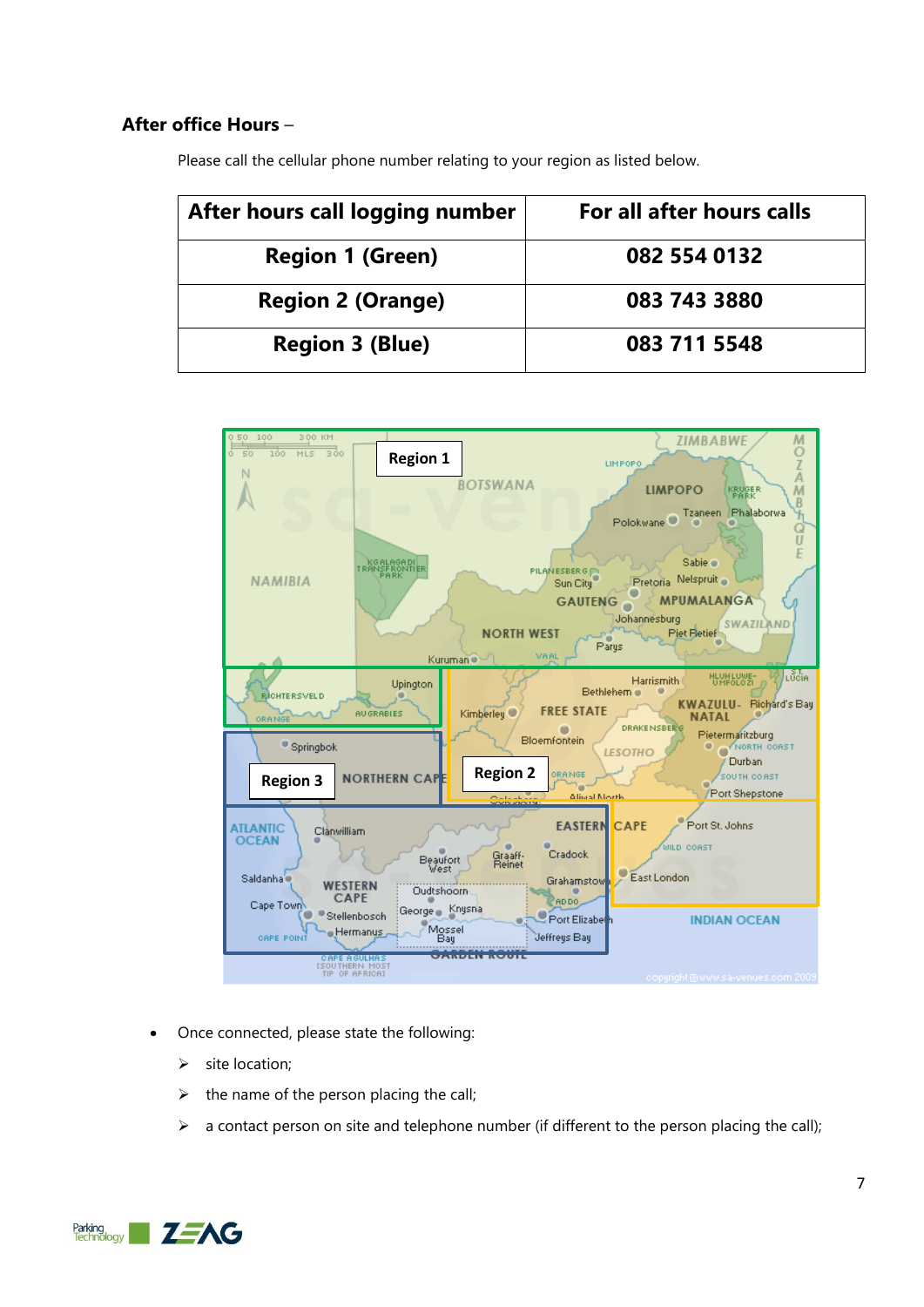- The exact nature of the problem and requested action. **Please ensure that you get a reference number from the technician. This is your call-out number and confirms your proof of a request for service. Without this number your call-out cannot be followed up.**
- The Zeag service engineer will then report to the parking control office when he arrives on site. Please ensure that this arrival time and date, and correct call-out reference number (relayed to the person reporting the service request – see above) is logged on the Zeag service report when the call is completed.
- **If the task is completed please inspect the work performed, ensure that the equipment is working correctly, and sign the service report to signify that you (as an employee authorized to do so) are satisfied that the work is in fact complete.**

**In the event you have any complaints regarding any service received from Zeag, please contact the relevant Regional Manager, enabling us to take appropriate action and minimize any inconvenience experienced. If you are unable to contact the Service Manager please call the following numbers relating to your Region,**

| In case of an urgent call - Please state that |
|-----------------------------------------------|
| you are unable to get hold of the standby     |
| number                                        |
| 082 883 1511                                  |
| 082 894 6531                                  |
| 074 493 3502                                  |
| 082 894 6532                                  |
| 082 4978781                                   |
| 083 257 3502                                  |
| 079 953 3374                                  |
| 083 320 4437                                  |
|                                               |